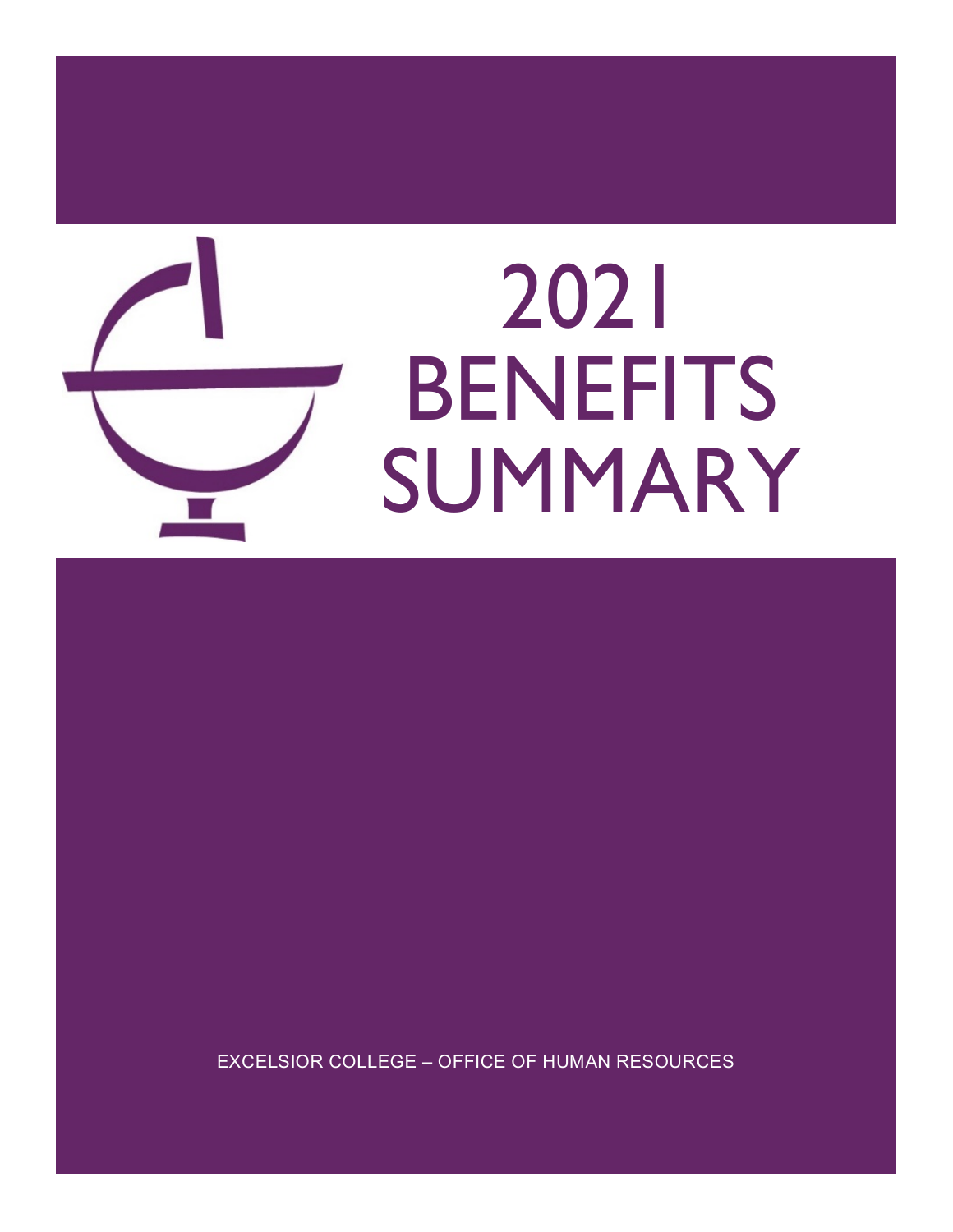

## WELCOME

to Excelsior College, a vibrant and dynamic workplace. Here you'll find unmatched opportunities and a supportive environment as you help the College meet its mission to provide educational opportunity to adult learners with an emphasis on those historically underrepresented in higher education. The college meets students where they are – academically and geographically, offering quality instruction and the assessment of learning.

## THE OFFICE OF HUMAN RESOURCES

in partnership with internal stakeholders, promotes a positive, fair, equitable and rewarding workplace for Excelsior College staff and faculty. We know that by fostering an environment and culture where employees are enabled and engaged, we help to drive the institution toward excellence. In alignment with Excelsior's mission, this office supports our most valuable resource – our people – in areas such as talent acquisition, development and retentions, compensation and benefits, and employee relations promoting a positive, fair and equitable workplace culture.

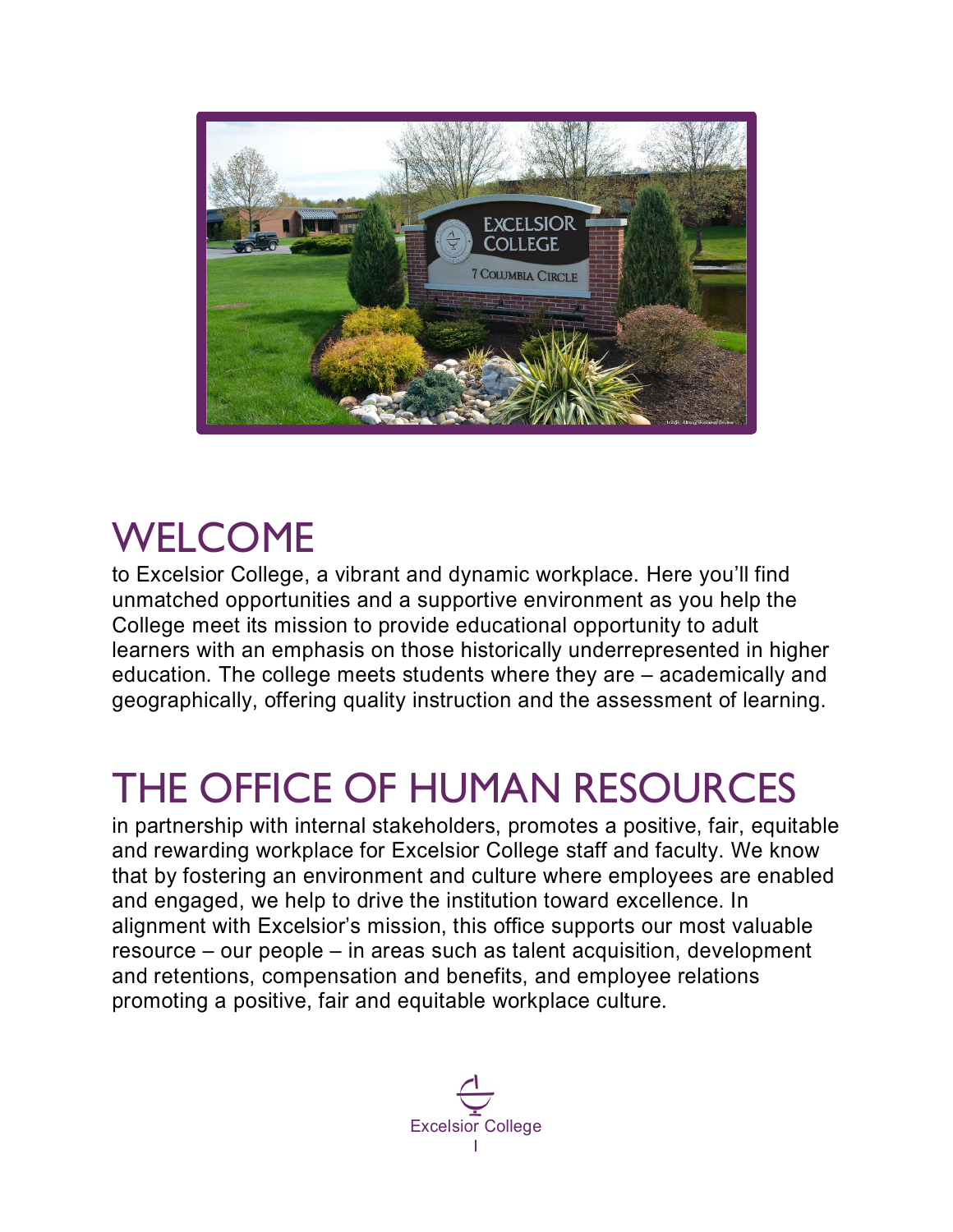# HUMAN RESOURCES

Who we are and how you contact us:

| <b>Mark Howe</b><br>VP of Human Resources                                                  | mhowe@excelsior.edu       | 518-464-8508 |
|--------------------------------------------------------------------------------------------|---------------------------|--------------|
| <b>Toby Hamlin</b><br><b>Diversity Coordinator</b><br><b>Exec Administrative Assistant</b> | thamlin@excelsior.edu     | 518-608-8218 |
| <b>Karen Halaco</b><br>Senior Director of HR Program<br>& Compliance Support               | khalaco@excelsior.edu     | 518-608-8481 |
| <b>Tricia Tice</b><br>Director of Payroll & Benefits                                       | ttice@excelsior.edu       | 518-464-8548 |
| <b>Shauna Slack</b><br><b>Payroll &amp; Benefits Coordinator</b>                           | sslack@excelsior.edu      | 518-464-8785 |
| <b>Francesca Mesiti</b><br><b>Talent Acquisition Manager</b>                               | fmesiti@excelsior.edu     | 518-608-8238 |
| <b>Megan Salavantis</b><br><b>Talent Acquisition Coordinator</b>                           | msalavantis@excelsior.edu | 518-608-8270 |
| <b>Suzanne Davis</b><br>Director of HRIS &<br>Compensation                                 | sdavis@excedlsior.edu     | 518-464-8551 |
| <b>Deb Harris</b><br><b>Human Resources Coordinator</b>                                    | dharris@excelsior.edu     | 518-464-8755 |
| <b>Khamel Abdulai</b><br>Director of Training & Talent<br>Management                       | kabdulai@excelsior.edu    | 518-608-8466 |

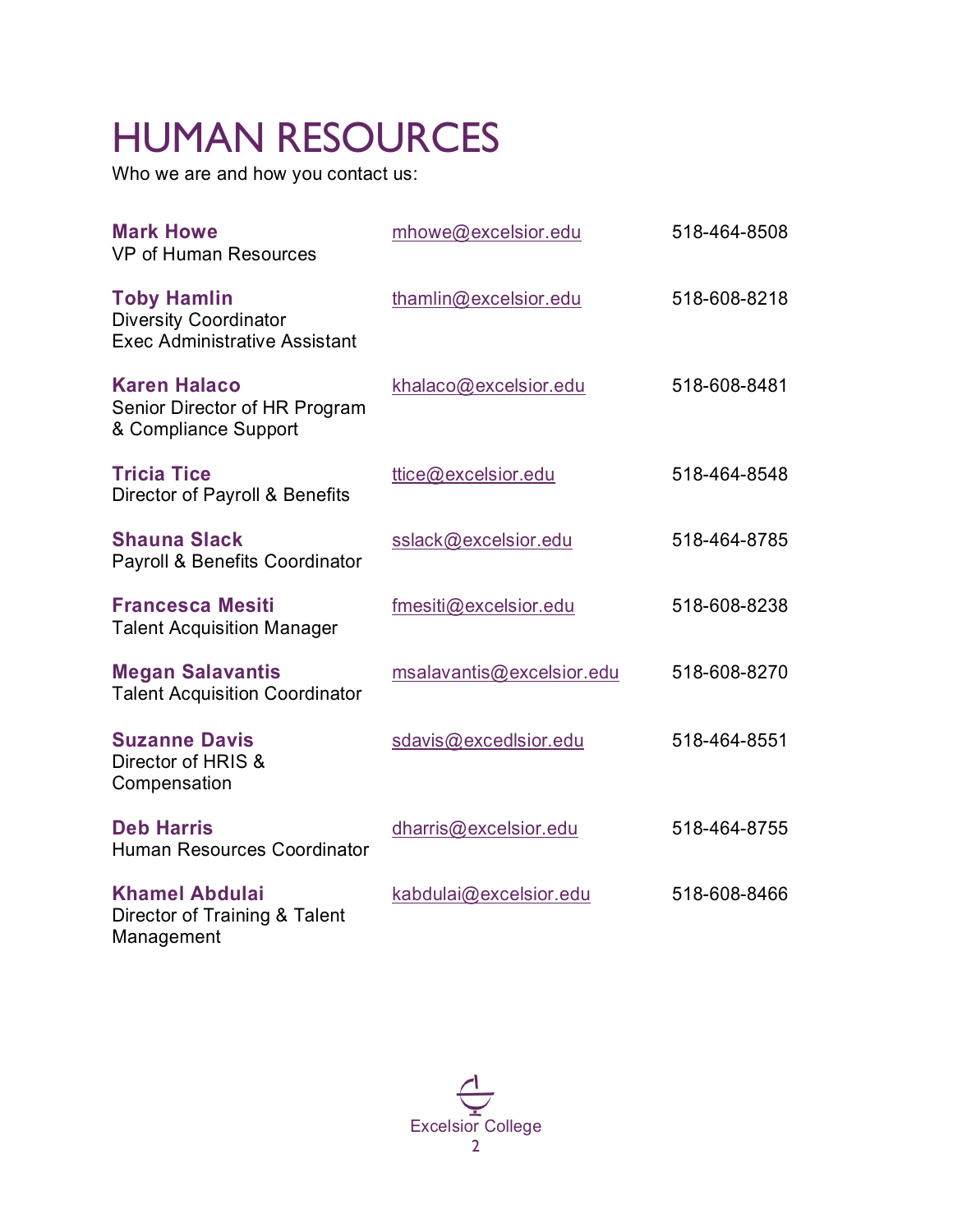# TABLE OF CONTENTS

| <b>General Information</b>                            | 4              |
|-------------------------------------------------------|----------------|
| <b>Employee Perks</b>                                 | 4              |
| Staff Policies & Employee Handbook Information        | 4              |
| <b>Designated Holidays</b>                            | 5              |
| Paid Time Off (PTO)                                   | $5-6$          |
| Extended Illness Bank (EIB)                           | $6\phantom{1}$ |
| Professional Development Volunteer Time Off (PVTO)    | 6              |
| Research Time Off (RTO)                               | $\overline{7}$ |
| <b>Donated Time Bank</b>                              | $\overline{7}$ |
| Family and Medical Leave Act (FMLA)                   | $\overline{7}$ |
| <b>Parental Leave Policy</b>                          | $\overline{7}$ |
| <b>New York State Family Leave Policy</b>             | 8              |
| <b>Short Term Disability Gap Coverage</b>             | 8              |
| Long Term Disability Insurance                        | 8              |
| <b>Additional Leave Policies</b>                      | 8              |
| Stand Alone Insurance Plans (Medical, Dental, Vision) | $8 - 9$        |
| 2021 Employee Contribution Rates                      | 10             |
| Flexible Spending Accounts (FSA, DCA, CBP)            | $11 - 12$      |
| Excelsior College 401(a) Retirement Plan              | 12             |
| <b>Supplemental Retirement Plan</b>                   | 12             |
| Roth                                                  | 12             |
| Life Insurance                                        | 13             |
| Aflac                                                 | 13             |
| Legal & ID Shield                                     | 14             |
| ComPsych - Employee Assistance Program                | 14             |
| <b>Employee Tuition Assistance</b>                    | $14 - 15$      |
| <b>Disclaimer</b>                                     | 15             |
|                                                       |                |

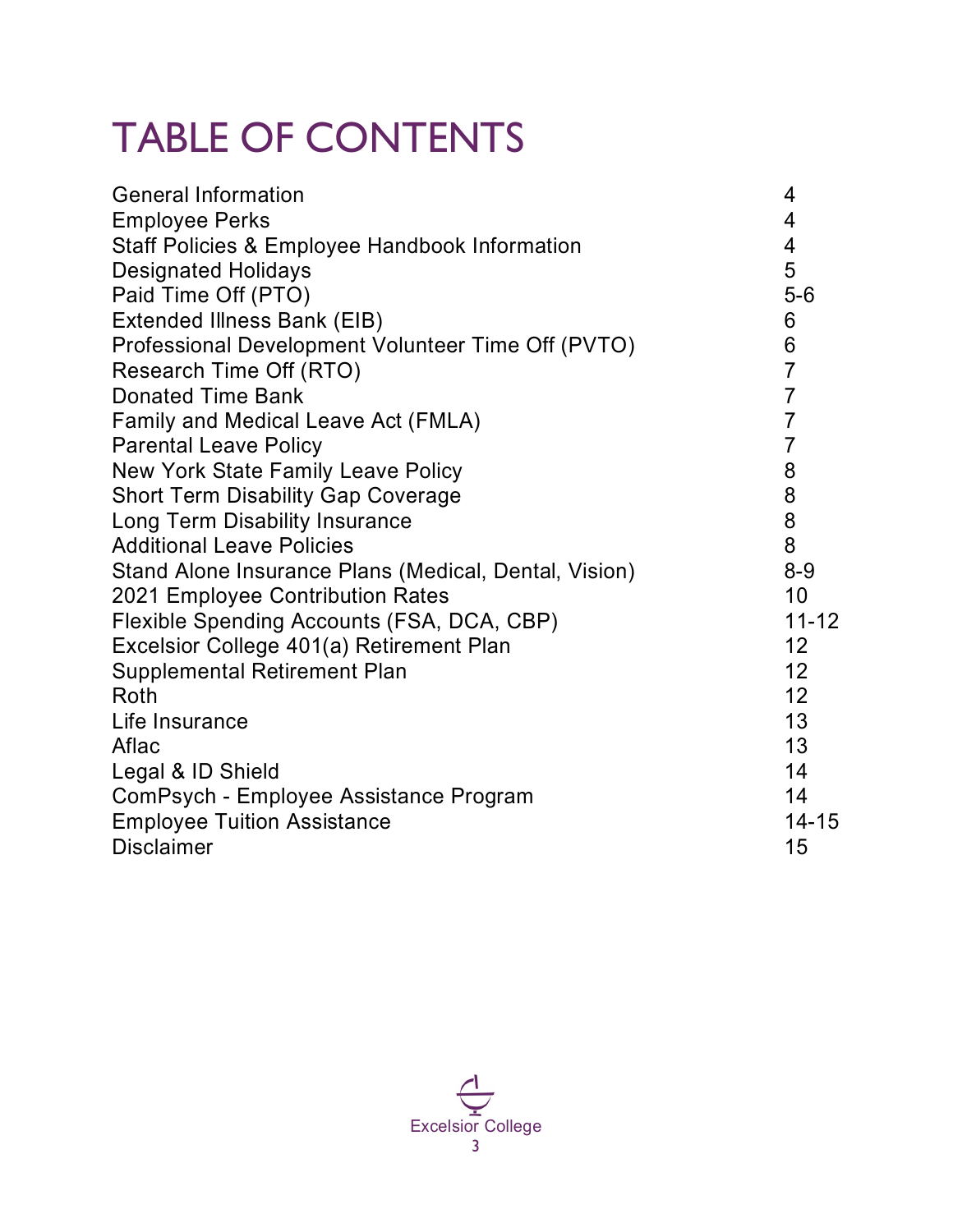### GENERAL INFORMATION

Excelsior College is a non-brick and mortar institution. We run consecutive terms that allow us to remain open for our students all year long.

> **Core Hours of Operation**: 8:30am-5pm EST **Hours per Week**: Full-time employees work 37.5 hours per week (7.5-hour days, 1-hour lunch) **Payroll**: Bi-weekly schedule with no lag for new employees **Dress Code**: Business casual with Friday's designated as casual

### EMPLOYEE PERKS

In addition to a robust suite of employee benefits, here are some of the things that make working at Excelsior an exceptional experience:

- Free parking at the Albany Campus
- SEFCU curbside mobile ATM on payday Fridays
- Prime at Excelsior, an in-house café
- On-Site wellness opportunities
- Weekly deliveries from Field Goods (www.field-goods.com)
- Discounted Regal Cinema movie tickets
- Discounted BJ's Wholesale membership
- Subsidized gym membership reimbursements
- Cellphone discount through AT&T and Verizon
- Computer discounts through Dell
- Free membership to Plum Benefits (www.plumbenefits.com)
	- o Sign up using your Excelsior College email address with company code: ac1025744

### STAFF POLICIES & EMPLOYEE HANDBOOK

All Human Resource and Staff Policies, as well as the Employee Handbook, are located in the Non-Academic Policies section of Excelsior College Policies SharePoint site located [here.](https://excelsiorcollege.sharepoint.com/sites/internal/policies/NonAcademic/Forms/AllItems.aspx?viewid=953976b8%2Daaff%2D4ad6%2Da13d%2Dcf5efc9403f8&id=%2Fsites%2Finternal%2Fpolicies%2FNonAcademic%2FHR)

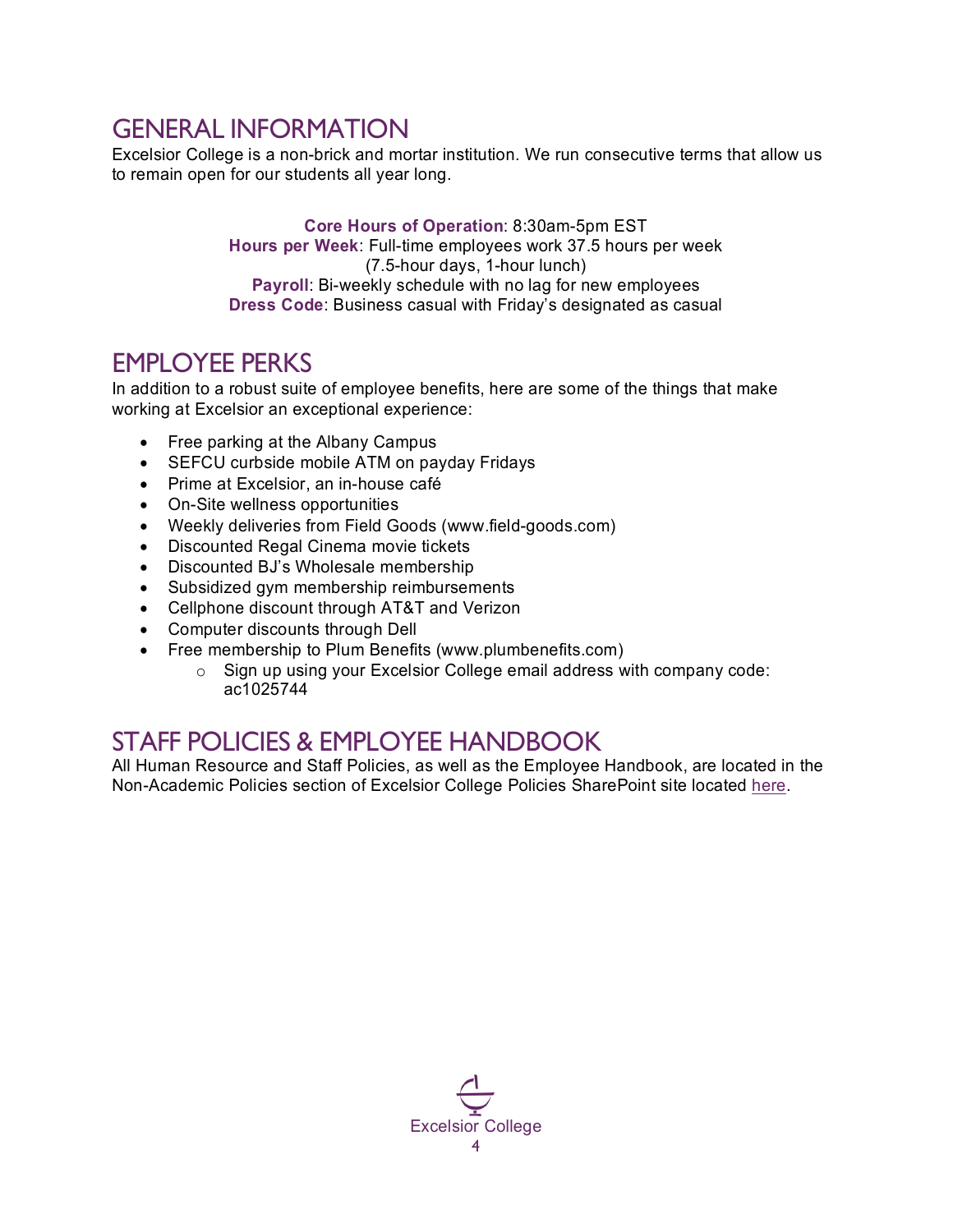### DESIGNATED HOLIDAYS

Excelsior College will observe thirteen designated holiday closures in 2021 which include:

- New Year's Day January 1, 2021 Dr. King's Birthday January 18, 2021 Presidents Day **February 15, 2021** Memorial Day May 31, 2021 Independence Day July 5, 2021 Labor Day September 6, 2021 Columbus Day/Indigenous People's Day Columbus Day And Cotober 11, 2021 Veterans Day November 11, 2021 Thanksgiving November 25, 2021 Thanksgiving (Day After) November 26, 2021 Christmas Eve **December 24**, 2021 Christmas Day December 25, 2021
- December 31, 2021

**Note -** One variable floating holiday is granted at the beginning of the calendar year for current employees and upon the date of hire for new employees. This floating holiday is on a "use it or lose it" basis and must be used within the calendar year in which it was granted. The floating holiday accrual is pro-rated based on percentage of time worked for part-time employees.

## PAID TIME OFF (PTO)

Paid Time Off (PTO) combines all types of short-term paid leave time into one bank. New employees who work full-time, will start their PTO accrual after their first full two weeks of work. With each pay period, employees accrue additional PTO based on their completed years of service as outlined below. Employees must work at least 70% of their work schedule in order to accrue time. Staff can carry forward their PTO accrual from one year to the next. The maximum carry-over limit is at the discretion of Human Resources. The maximum carryover limit is at the discretion of Human Resources and will be announced college-wide with plenty of notice. Any additional hours over the maximum carryover limit will roll into your Extended Illness Bank on March 1st of each year. **Please note that PTO accruals are pro-rated for part-time employees based on the percentage of time worked.**

#### **PTO Accrual Schedule Based on Years of Service**

- 0 to 1 5.50 hours biweekly (3.80 weeks)
- 1 6.00 hours biweekly (4.16 weeks)
- 2 6.50 hours biweekly (4.50 weeks)
- 3 7.00 hours biweekly (4.85 weeks)
- 4 7.25 hours biweekly (5.03 weeks)<br>5 7.50 hours biweekly (5.20 weeks)
- 5 7.50 hours biweekly (5.20 weeks)
- 6 7.75 hours biweekly (5.37 weeks)<br>7 8.00 hours biweekly (5.55 weeks)
- 8.00 hours biweekly (5.55 weeks)
- 8 8.00 hours biweekly (5.55 weeks)

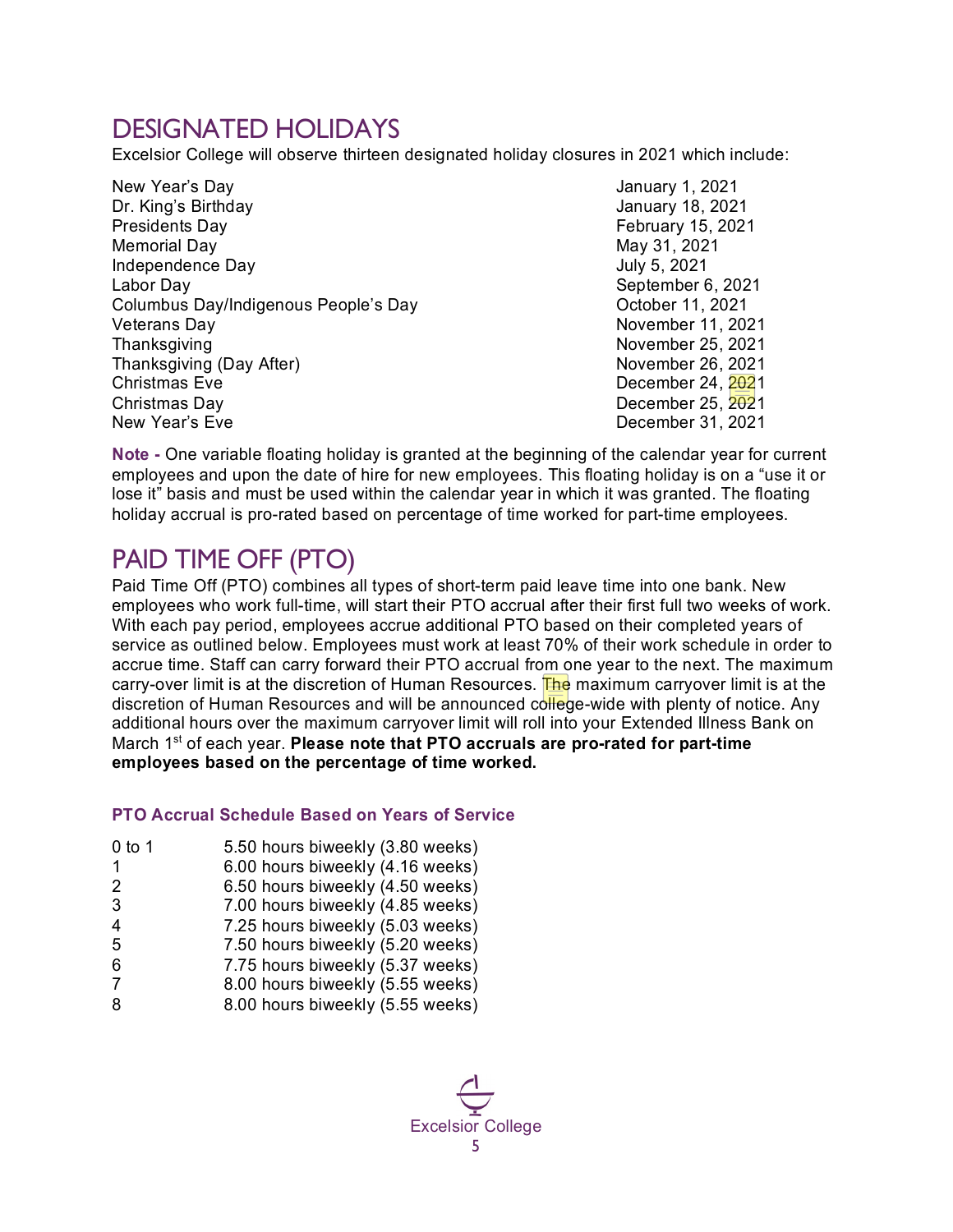#### **PTO Accrual Schedule Based on Years of Service (continued…)**

- 9 8.25 hours biweekly (5.72 weeks)
- 10 8.50 hours biweekly (5.89 weeks)
- 11 8.50 hours biweekly (5.89 weeks)
- 12 8.75 hours biweekly (6.00 weeks)

Note – A select group of employees will receive one additional Floating Holiday based on the schedule below in order to offset the new accrual schedule implemented January 1, 2017. The additional Floating Holiday must be used in the calendar year in which it was received. **Please note the additional Floating Holiday is pro-rated for part-time employees based on the percentage of time worked.**

#### **Employees Hired Between: Will Receive:**

| Additional FH Accrual on January 1, 2021 |
|------------------------------------------|
| Additional FH Accrual on January 1, 2022 |
| Additional FH Accrual on January 1, 2023 |
| Additional FH Accrual on January 1, 2024 |
| Additional FH Accrual on January 1, 2025 |
|                                          |

### EXTENDED ILLNESS BANK (EIB)

Extended Illness Bank (EIB) is accrued time that is set aside for hospitalization, long-term illness (longer than 3 days,) or bereavement. Beginning with the one year service anniversary date and on all subsequent anniversary dates, an allocation of 37.5 hours will be added to your EIB. **Please note that EIB accruals are pro-rated for part-time employees based on the percentage of time worked.**

### PROFESSIONAL DEVELOPMENT / VOLUNTEER TIME OFF (PVTO)

Professional Development Volunteer Time Off (PVTO) is time designated for use for professional development and volunteer activities purposes. Professional Development includes activities such as soft-skills training, professional certification-related classes/webinars and other similar activities that assist in furthering the development of career and professional skills that enhance learning and employability for staff. Volunteer Time Off helps employees to volunteer while getting the Excelsior College brand out there. Some example volunteer opportunities are (but not limited to): cancer walks, Habitat for Humanity, Ronald McDonald House, etc. If hired from January 1 – June 30, employees receive 15 hours of PVTO. If hired after July 1, employees receive 7.5 hours. Fifteen PTVO hours are granted on January 1 thereafter and must be used within the calendar year. It is expected that at least 50% of this time-off benefit will be used for the purposes of professional development each year. **Please note that PVTO accruals are pro-rated for part-time employees based on the percentage of time worked.**

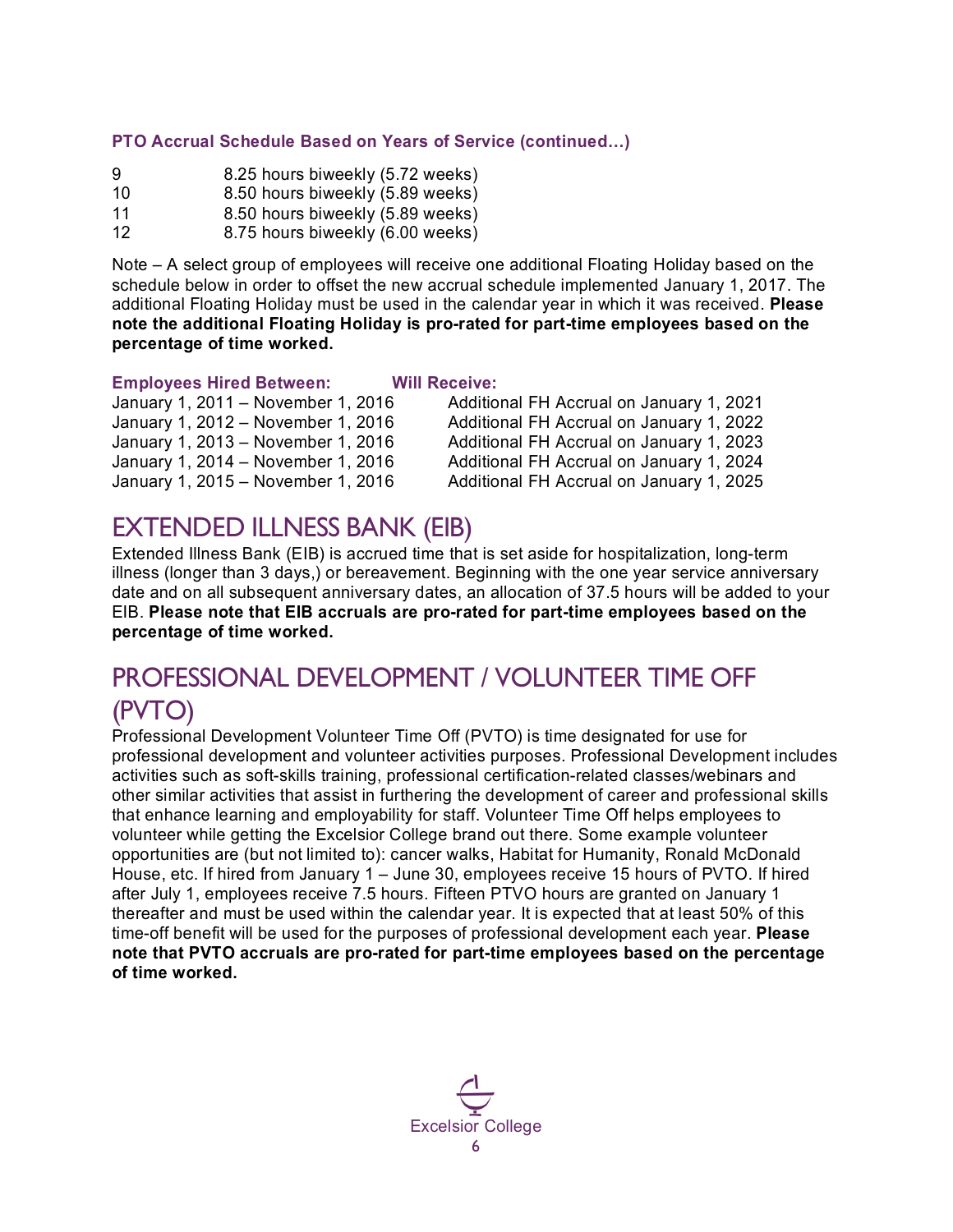### RESEARCH TIME OFF (RTO)

The Research Time Off (RTO) policy enables Faculty Program Directors (FPD's) and other designated academic roles to focus on research. Designated Academic Roles (DAR)'s with 1-2 years of service will receive 15 hours (2 days) of RTO yearly; DAR's with 3-4 years of service will receive 22.50 hours (3 days) of RTO; and DAR's with 5 years and above of service will receive 37.50 hours (5 days) of RTO. This time will be prorated for part-time DARs and must be used by each December 31<sup>st</sup> or it will be forfeited. If you have questions with regards to whether your role is a DAR for the purposes of this policy, please consult your supervisor, Dean or Provost and notify Human Resources upon approval. **Please note that RTO accruals are prorated for part-time employees based on the percentage of time worked.**

### DONATED TIME BANK

The **Donated Time Bank** allows employees to voluntarily transfer accrued PTO hours to a central repository that is available to employees (who have exhausted their own accrued time) who are facing hardship, as determined by Human Resources. Employees who wish to donate must maintain a balance of 112.5 hours (3 weeks or prorated for part time employees) in their own PTO balance. Employees can donate a minimum of 3 days up to a maximum of 10 days annually.

### FAMILY AND MEDICAL LEAVE ACT

The Family and Medical Leave Act entitles eligible employees to take paid or unpaid, job protected leave for specified family and medical leave reasons with continuation of group health insurance coverage.

Employees who have been employed for at least (1) year and for at least 1,250 hours during the preceding 12-month period are eligible for FMLA leave. Regular Full-time and Part-time employees who meet the applicable time-of-service requirements, may be granted a total of twelve (12) weeks of FMLA Leave during a 12-month period, (for part time employees eligible FMLA hours will be prorated based on their part time schedule). Once the staff member has met eligibility requirements, FMLA will start immediately and will run concurrent with EIB and PTO. FMLA allows for 12 weeks of job protected leave. Any Leave of Absence (LOA) requests beyond that period must be reviewed and approved by the unit manager and Human Resources. For questions regarding eligible accommodations under FMLA, please contact Tricia Tice, Director of Payroll & Benefits at Ext: 8548.

### PARENTAL LEAVE POLICY

Employees who have completed six months of service at Excelsior College are eligible for the new parental leave policy. The college will provide for a new parent (mom and/or dad), with 2 weeks of paid leave funded by the College (to run concurrent with FMLA) This will apply for the birth of the employee's child, healing and to care for the child; or the placement of a child with the employee for adoption or foster care (max of once per year.)

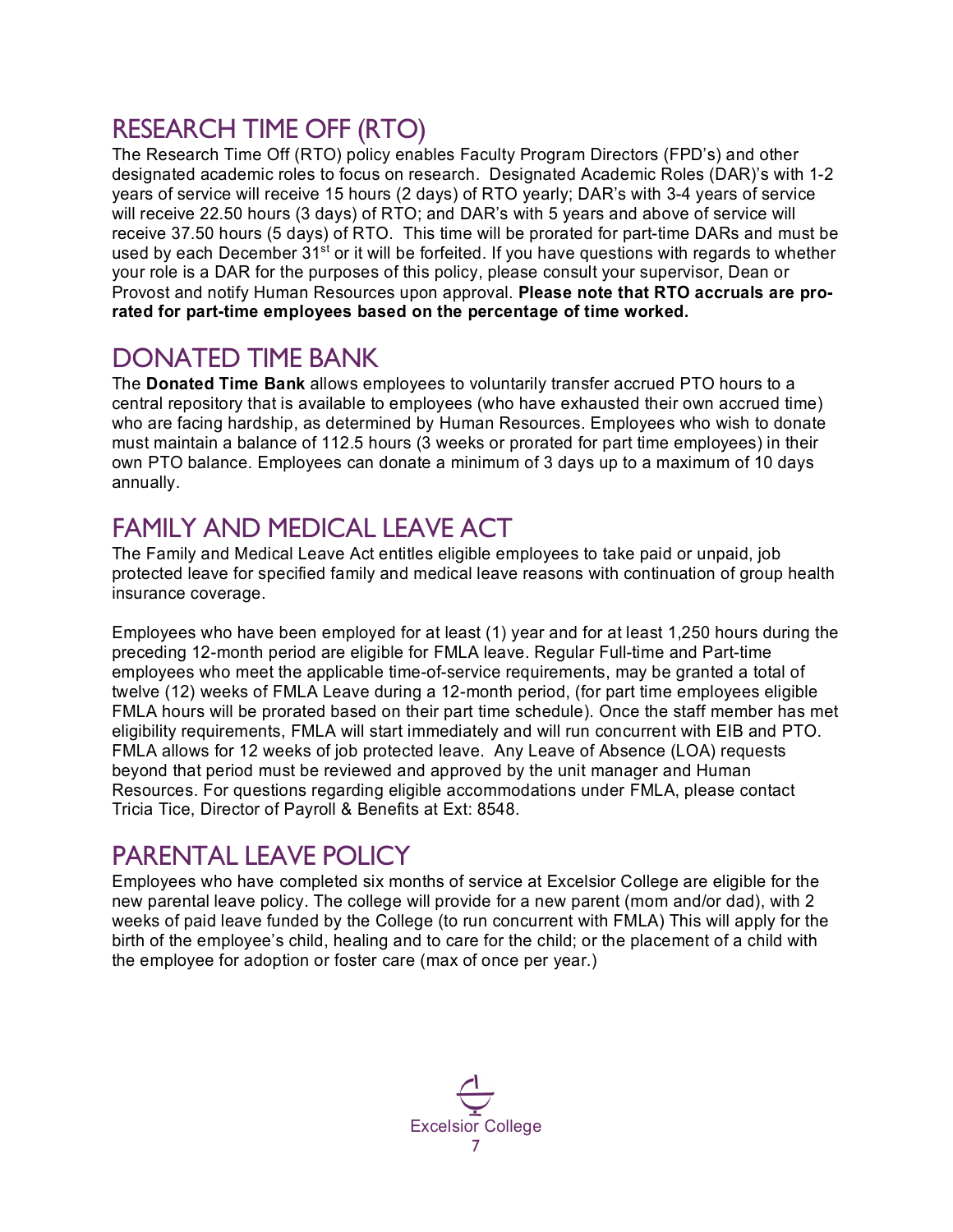### NEW YORK STATE PAID FAMILY LEAVE

The New York Paid Family Leave is a law that covers employees who live and work in New York State. It provides them with income, job protection and continuation of health benefits (when applicable) for employees who take a qualified leave (maximum 12 weeks for 2021). This benefit is funded by the employees and the contribution rate for 2021 is 0.511% of employee weekly wages and is capped at 67% of the current statewide average weekly wage of \$1,450.17 per week (or \$971.61 maximum benefit.)

## SHORT TERM DISABILITY GAP COVERAGE

The College provides reasonable income protection for employees who experience a short-term disability and do not have sufficient accrued EIB and/or PTO to cover the duration of an absence as the result of a disability. Employees that have been employed at the College for at least 6 months are eligible for Gap coverage. Gap coverage begins after EIB and PTO has been exhausted. It will cover employees for up to 6 months from the time the disability period first started and provide employees with 60% of their base salary compensation up to \$1,000 of taxable earnings per week until short-term disability ends, or long-term disability begins.

### GROUP LONG-TERM DISABILITY INSURANCE

This coverage is funded by Excelsior College and provided by CIGNA at no cost to all active employees who work a minimum of 17.5 hours/week. After a 180-day (6 month) waiting period, a disabled employee is eligible to collect the lesser of 60 percent of their monthly earnings or the maximum disability benefit of \$6,000 per month.

### ADDITIONAL LEAVE POLICIES

Please refer to the Employee Handbook for a full listing of federal and state regulated leave policies.

## STANDALONE INSURANCE PLANS

Things you should know:

- All medical, dental and vision plans are standalone plans, meaning you can choose the plan(s) you wish to enroll in.
- Excelsior College recognizes both same and opposite sex domestic partnerships with proof of eligibility. Domestic partnerships, however, may be subject to IRS imputed income regulations as the federal government **does not** recognize domestic partnerships, from a tax-advantage perspective.
- Mid-year elections, both adding and/or dropping coverage, pre-tax benefits are subject to IRS Code 125 cafeteria plan rules that states a qualifying event must accompany any mid-year election. While an employee can terminate coverage at any time, if a qualifying event is not present, the pre-tax deduction must still be deducted from the employees biweekly pay for the remainder of the calendar year. For a full list of qualifying events, please contact Human Resources.

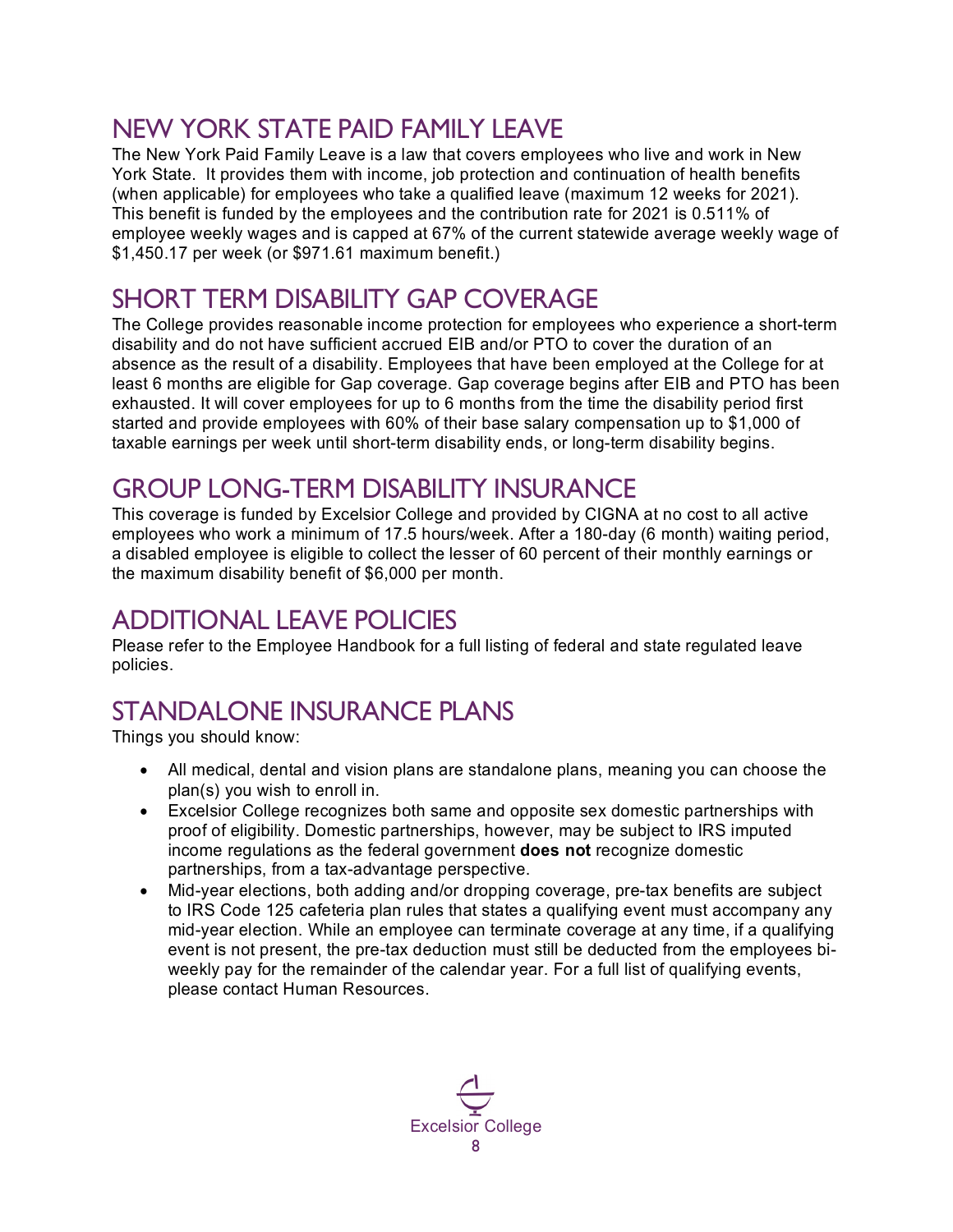### MEDICAL INSURANCE

#### **Option #1 - Empire Total Blue Plan (HRA)**

The HRA plan utilizes a high deductible, Health Reimbursement Account that is funded in part by the College. The individual deductible is \$2,000 and the two-person or family plan is \$4,000. The College will pay the first 85% of the deductible, once this has been met, the employee will be responsible for the remaining 15%. There will be **no** out-of-pocket cost for copayments for covered medical, physician or hospital charges **until after these limits are met.** After the deductible has been met, the plan has traditional copayments described in the plan document. The plan **does require you to use an Empire BlueCross provider.** However, this plan does give you a national provider network through the BlueCard Network. Prescriptions will have copayments beginning the first day of your eligibility date. There is a \$100.00 (individual)/\$250.00 (two person or family) deductible on Tier 2 and Tier 3 prescriptions per year. There is no deductible on generics.

#### **Option #2 - Empire Preferred Provider Organization (PPO) Plan**

This is a traditional PPO plan that provides provider-based coverage and outside the network coverage. Copayments start from day one of the plan year for all coverage including prescriptions. There is a deductible and coinsurance for out-of-network coverage which you will be required to pay, because there is no Health Reimbursement Account funding for this option. This plan also includes the BlueCard Network.

### VISION INSURANCE

Vision coverage is offered through **Empire Blue View Vision**. Coverage is effective on the date of hire. Children/ dependents are covered until age 26 (the end of the month in which they turn 26,) regardless of student status.

**Please note: Empire will send new enrollees one card that will be used for both their Health and Vision coverage.**

### DENTAL INSURANCE

Dental insurance is offered through Delta Dental. Coverage is effective on the date of hire. Children/ dependents are covered until age 26 (the end of the month of which they turn 26,) regardless of student status. There is a \$50 deductible for individuals and a \$150 deductible for two person or family.

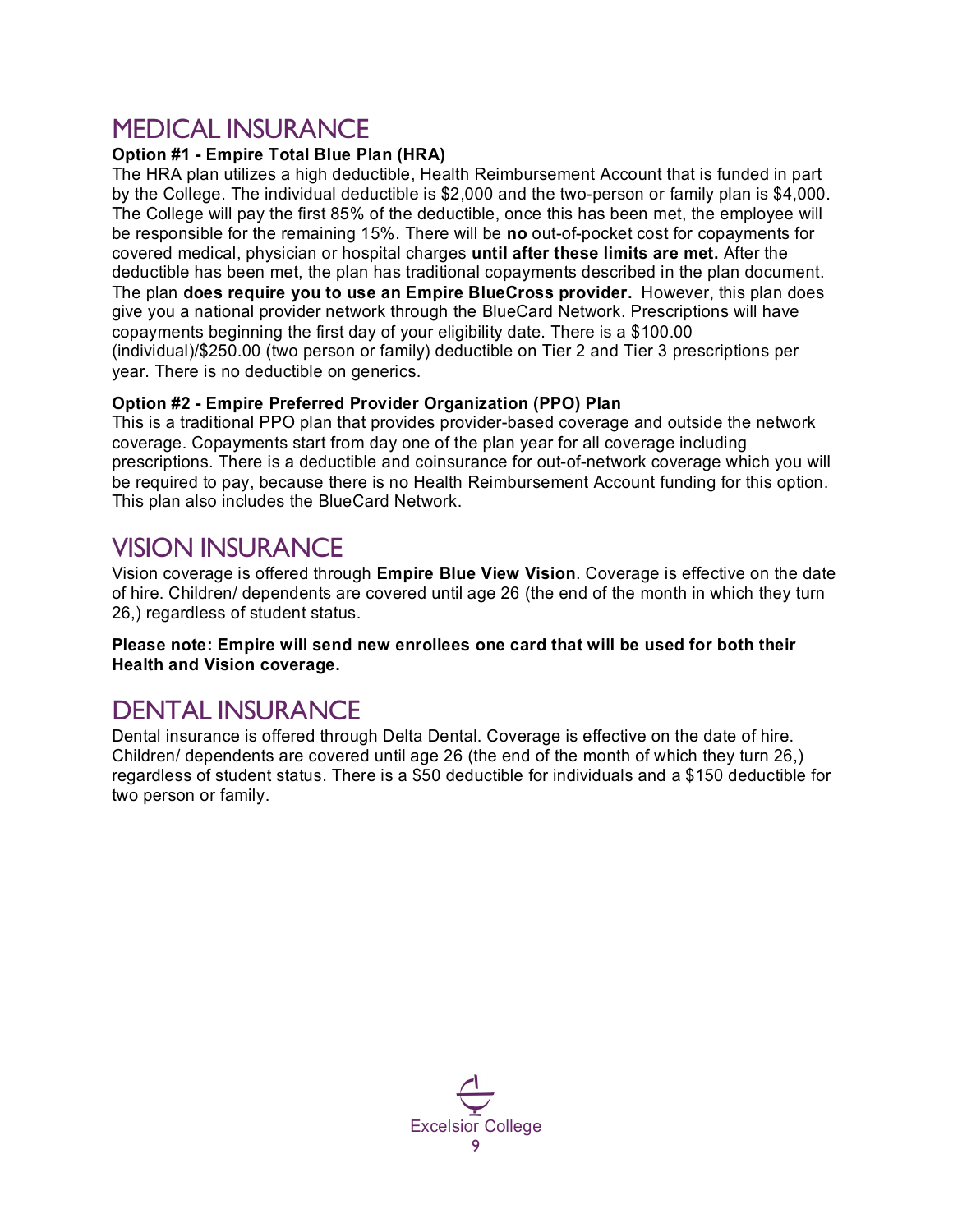## 2021 CONRTIBUTION RATES

### *EMPIRE EPO RATES (FULL-TIME STAFF)*

| <b>Coverage Level</b> | <b>Bi-Weekly Cost</b> |
|-----------------------|-----------------------|
| Individual            | \$56.80               |
| Two Person            | \$148.80              |
| Family                | \$263.50              |

#### *EMPIRE EPO RATES (PART-TIME STAFF)*

| <b>Coverage Level</b> | 90%<br>FTE. | 80%<br>FTE. | 70%<br>FTE. | 60%<br><b>FTE</b> | 50%<br><b>FTE</b> |
|-----------------------|-------------|-------------|-------------|-------------------|-------------------|
| Individual            | \$81.50     | \$103.00    | \$131.50    | \$156.50          | \$181.50          |
| <b>Two Person</b>     | \$196.80    | \$240.00    | \$294.20    | \$342.90          | \$391.60          |
| Family                | \$334.70    | \$400.00    | \$479.50    | \$551.90          | \$624.30          |

#### *EMPIRE PPO RATES*

| <b>Coverage Level</b> | <b>Bi-Weekly Cost</b> |
|-----------------------|-----------------------|
| Individual            | \$178.34              |
| Two Person            | \$385.28              |
| Family                | \$674.68              |

#### *DELTA DENTAL RATES*

| <b>Coverage Level</b> | <b>Bi-Weekly Cost</b> |
|-----------------------|-----------------------|
| Individual            | \$8.26                |
| Employee + Child(ren) | \$18.39               |
| Employee + Spouse     | \$18.86               |
| Family                | \$28.09               |

#### *EMPIRE BLUE VIEW VISION RATES*

| <b>Coverage Level</b> | <b>Bi-Weekly Cost</b> |
|-----------------------|-----------------------|
| Individual            | \$0.35                |
| Two Person            | \$0.90                |
| Family                | \$1.68                |

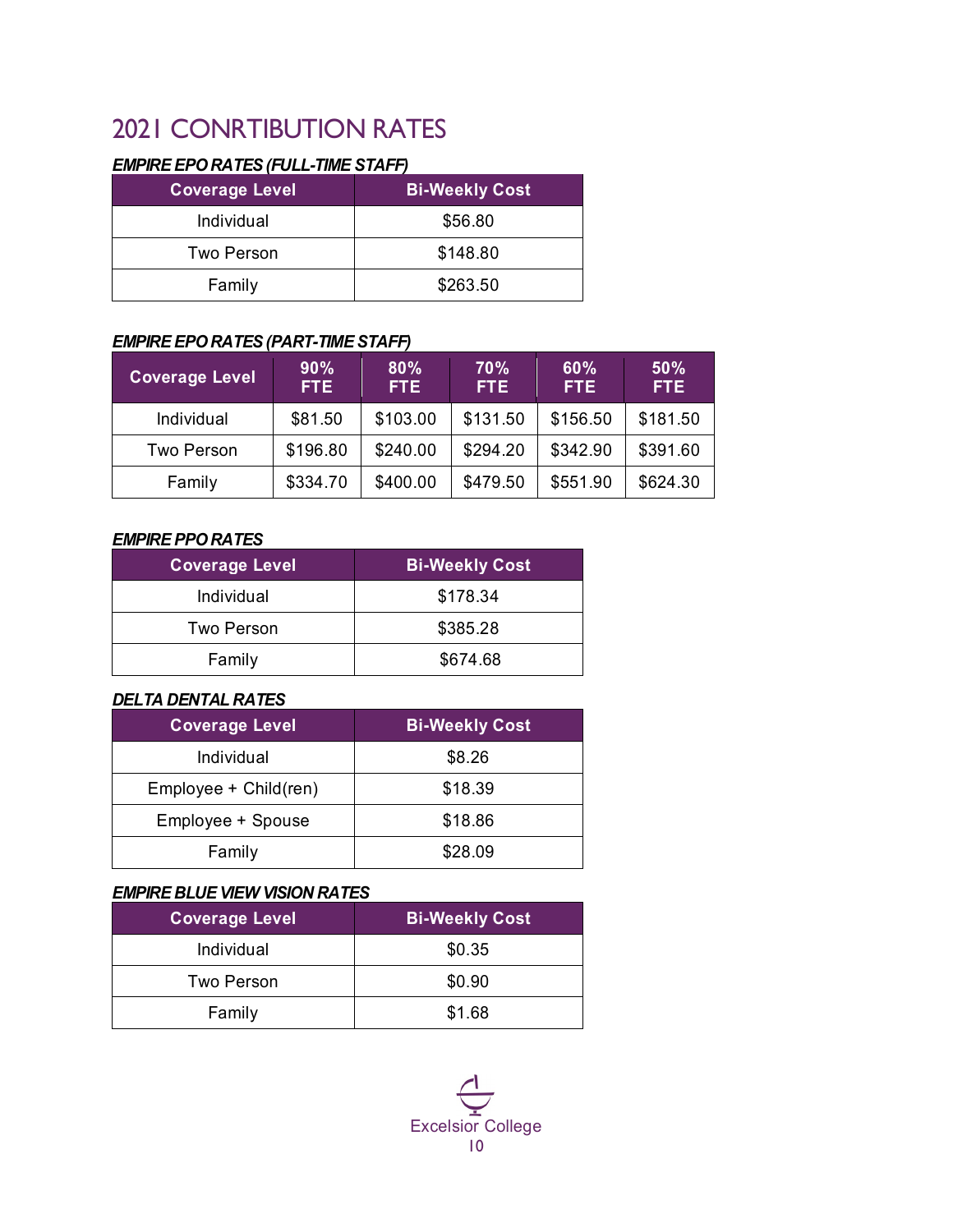## SPENDING ACCOUNTS

Things you should know:

- You do not need to be enrolled in any of Excelsior College's insurance plans in order to participate.
- Flexible Spending dollars must be used on services for the participant, spouse and/or eligible dependent (domestic partnership services are not covered.)

Administered through Benefit Resources, Inc., flexible spending accounts are available for both medical and dependent care expenses. Employees may enroll effective the first of the month following their date of hire.

**Medical Flexible Spending (FSA)** – A Medical FSA allows you to set aside funds on a tax-free basis to pay for eligible medical services provided to you, your spouse and your dependents. Some eligible expenses may include:

- Copayments, Coinsurance and deductible expenses
- Dental care (e.g. exams, fillings, crowns)
- Vision care (e.g. eyeglasses, contact lenses)
- Chiropractic care
- Prescription drugs and certain over the counter medical items

The 2021 limit is \$2,750.00 with an allowable rollover of up to \$550.00 per the plan document.

**Dependent Care Flexible Spending (DCA)** – A Dependent Care FSA allows an employee to set aside funds from payroll to pay for certain dependent care expenses. These expenses must be for a dependent child under the age of 13 or a spouse or other dependent adult who is incapable of self-care. In order to qualify, the care must be necessary to enable you and, if married, your spouse to work, look for work or attend school full-time. Some eligible expenses include:

- Child Care
- Nursery School
- Before and/or After School Care
- In-home dependent Care
- Adult Care

The 2021 limit is: \$5,000.00 if single or if married and filing jointly and \$2,500.00 if married and filing separately.

**Commuter Benefit Plans (CBP)** – A Commuter Benefit Plan allows an employee to set aside pre-tax dollars to pay for eligible mass transit and/or parking expenses. Elections are based per month and can be changed or stopped at any time. Unused funds are carried over from monthto-month.

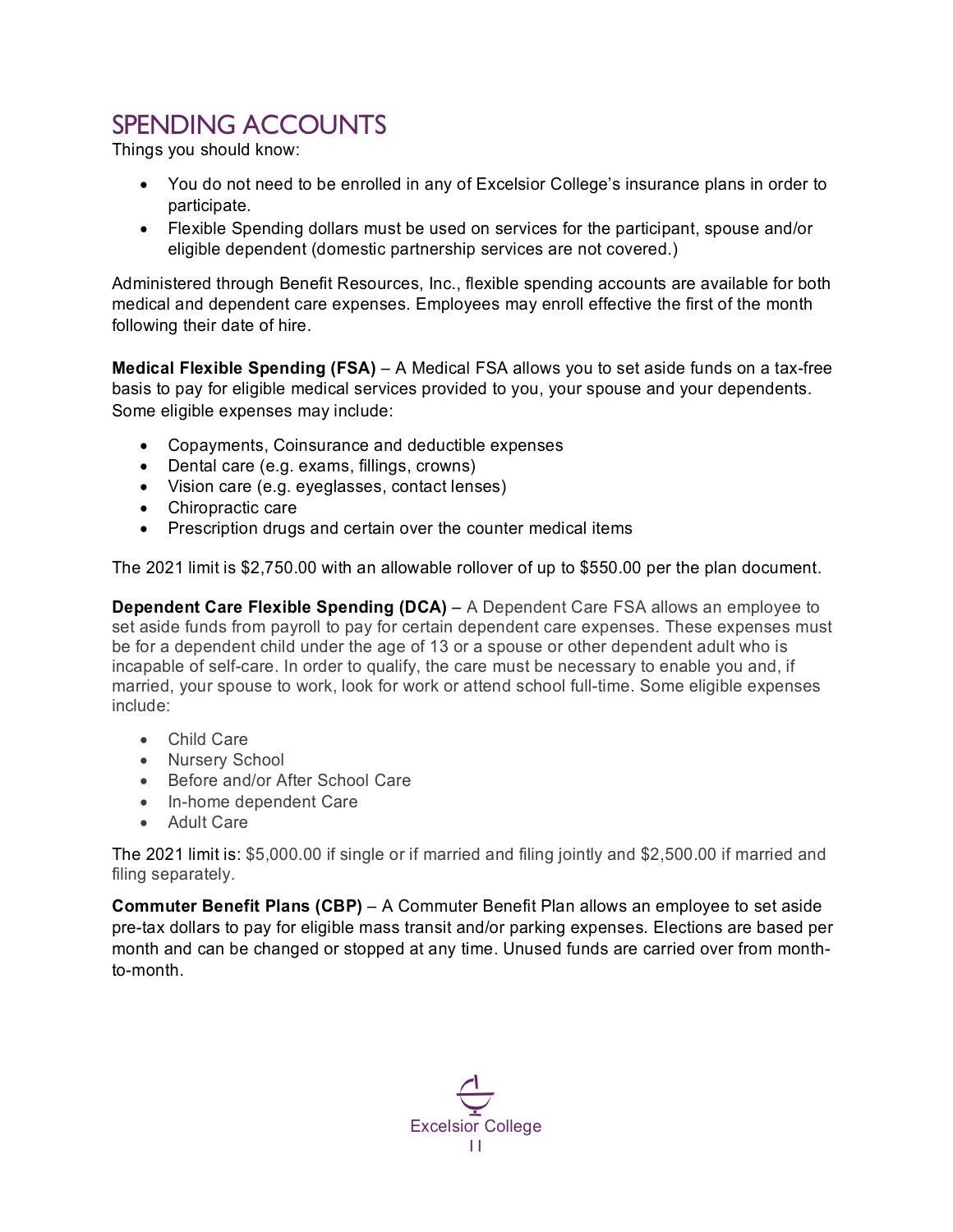**Mass Transit Account** – Allows participants to set aside funds on a tax-free basis to pay for eligible workplace mass transit expenses. Qualified mass transit must meet two qualifications:

- o Occur in a commuter highway vehicle (e.g. bus, train, subway, vanpool)
- $\circ$  Be used in connection with travel between a residence and place of employment
- **Parking Account** Allows participants to set aside funds on a tax-free basis to pay for eligible workplace parking expenses. Qualified parking may include:
	- o Parking provided to a participant on or near the business premises of the employer; or
	- $\circ$  On or near a location from which the participant commutes to work by mass transit

The 2021 limits are \$270/month.

### RETIREMENT

**Excelsior College Retirement Plan – 401(a)**After one year of employment, new employees are eligible to participate in the Excelsior College Retirement Plan. The College will contribute seven percent (7%) of eligible compensation and the contributions are deposited on a monthly basis to TIAA. No contributions will be made for months in which no salary is paid.

If your predecessor employment was a higher educational organization and you have worked there for 12 consecutive months, you may be eligible to participate in the Retirement Plan on the 1<sup>st</sup> of the month following date of hire, if certain criteria are met. For purposes of the Plan, a "Predecessor Employer" means any institution of higher education; provided (a) the Employee did not separate from service with the Predecessor Employer more than three months prior to commencing employment with the Employer, and (b) the Employee's period of employment with the Predecessor Employer was at least 12 consecutive months

If you are a rehire and already met eligibility to participate in the 401(a) Retirement plan, you are immediately eligible to participate again in the Plan with no waiting period.

#### **Supplemental Retirement Plan – 403(b)**

A tax-deferred 403(b) arrangement provides the opportunity to save a designated portion of your salary through payroll deduction on a pre-tax basis. The College offers a 1% Auto Enrollment feature to our 403(b) plan which is a valuable benefit intended to help you build your savings. A traditional 403(b) is funded with pre-tax dollars and withdrawals are taxed as income during retirement. Please note that participation is not mandatory.

#### **Roth Option on the 403(b)**

A Roth 403(b) is funded with after-tax dollars and withdrawals are tax-free during retirement. Please note that participation is not mandatory.

Contribution Limit for 2021: \$19,500.00; Catch-up Contribution Limit for 2021: \$6,500.00

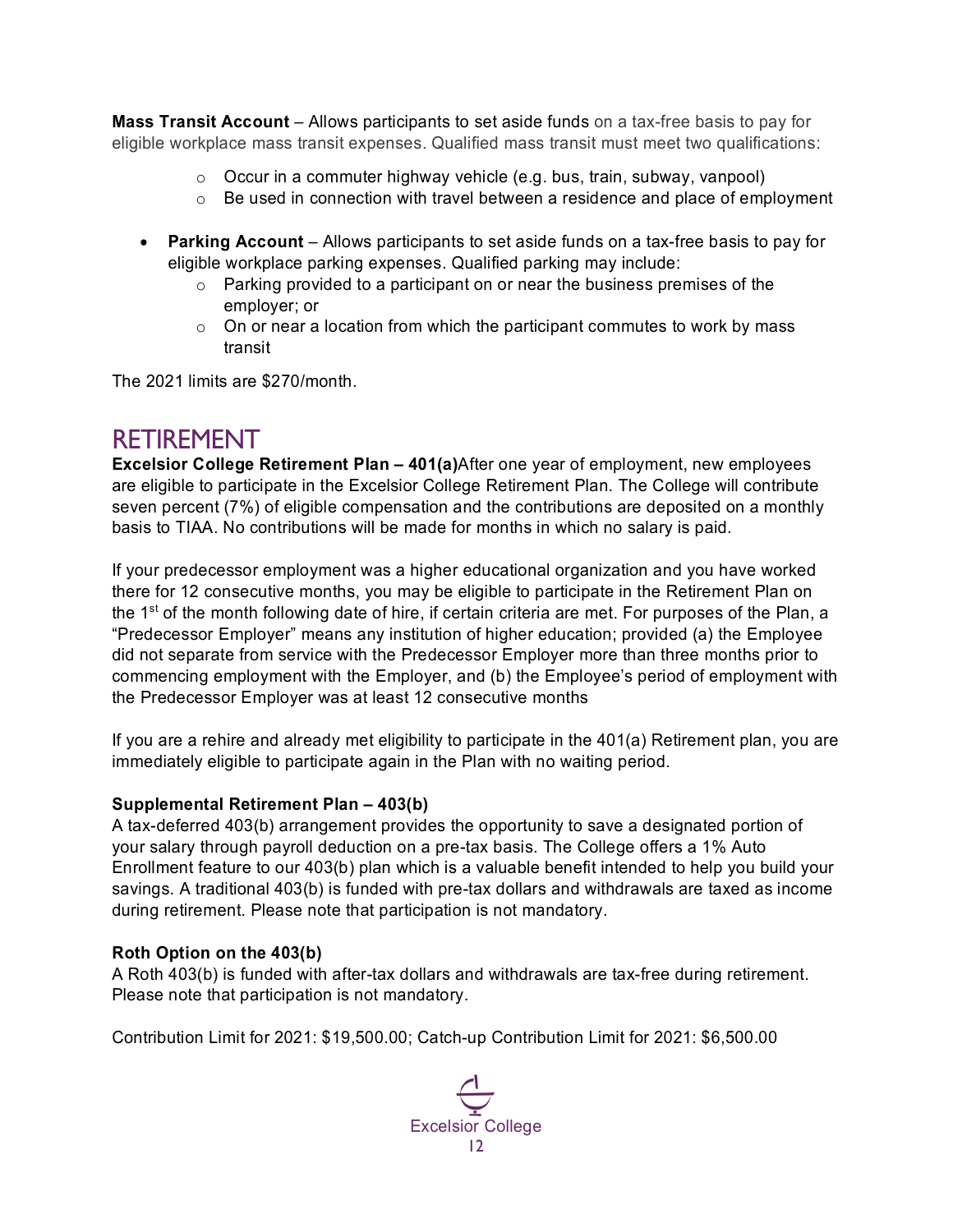### LIFE INSURANCE

#### **Basic Group Term Life Insurance**

A life insurance policy, valued at two times the employee's salary (minimum of \$25,000/maximum of \$150,000) is available to you at no cost. Every Employee will be eligible for this Life Insurance policy free of charge. This coverage is effective on the first day of the month following 30 days of employment.

#### **Supplemental Term Life Insurance**

You may also elect to purchase additional supplemental term life insurance coverage for yourself, your spouse or domestic partner, and/or children through MetLife Insurance.

#### **Supplemental Whole Life Insurance**

You may also elect to purchase additional supplemental whole life insurance coverage for yourself, your spouse or domestic partner, and/or children through MassMutual Insurance.

### AFLAC INSURANCE

#### **Short-Term Disability Income Insurance**

Your paycheck helps you maintain your current way of life. If you find yourself unable to work, Aflac short-term disability insurance will provide cash to help ease the financial stress of a covered illness or injury

#### **Cancer Care Specified Disease Insurance**

Aflac cancer insurance is here to help you and your family better cope financially—and emotionally—if a positive diagnosis of cancer ever occurs. Added comfort and protection means the freedom to focus on more important things.

#### **Personal Sickness Indemnity Insurance**

Aflac offers supplemental accident insurance that helps with what your health insurance plan might not cover. We pay cash benefits directly to you (unless assigned otherwise) to be used however you choose.

#### **24 Hour Accident Indemnity Insurance**

Aflac offers supplemental accident insurance that helps with what your health insurance plan might not cover. We pay cash benefits directly to you (unless assigned otherwise) to be used however you choose.

#### **Lump Sum Critical Care**

Use our critical illness insurance to help with the treatment costs of life-changing illnesses and health events, so you can stay focused on recuperation.

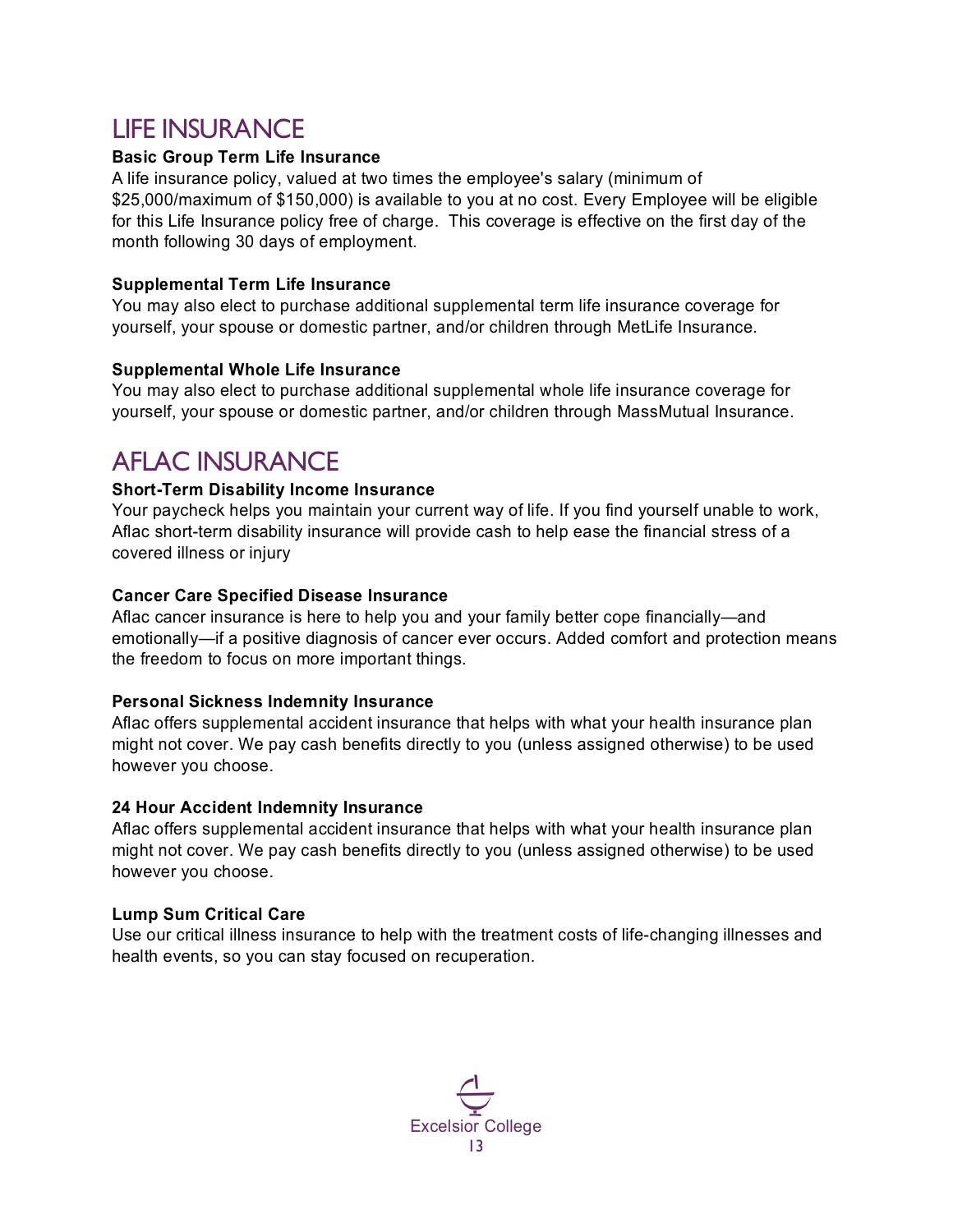### LEGAL & ID SHIELD

### **LegalShield**

LegalShield gives you the ability to talk to an attorney on any personal legal matter without worrying about high hourly costs. That's why, under the protection of LegalShield, you or your family can live your lives worry free. From real estate to speeding tickets to Will preparation, and beyond, LegalShield is there to help you with any personal legal matter—no matter how traumatic or how trivial it may seem. Because their dedicated law firms are prepaid, their sole focus is on serving you, rather than billing you.

#### **IDShield**

Members have access to dedicated and experienced licensed private investigators to ask questions and get help if they have concerns, they are a victim of fraud. Members also have proactive credit monitoring through Experian and will be alerted if there are any changes to their credit report.

**Please note LegalShield & IDShield are not available via payroll deduction.**

## EMPLOYEE ASSISTANCE PROGRAM

ComPsych is a service to give employees and dependents confidential support, resources and information for personal and work-life issues. These services are provided at no charge. Services include:

- Employee Assistance Program (EAP) for Confidential Counseling
- Work-Life Solutions
- Legal Support
- Financial Information
- GuidanceResources<sup>®</sup> Online

**GuidanceResources is available to you 24 hours a day, 7 days a week. Please refer to Excelsior Central for more information.**

## TUITION ASSISTANCE

All full and part-time regular employees are eligible to participate in either the associate, baccalaureate, master's or credit bearing examination tuition program, after the completion of **six months** of satisfactory job completion. Full and part-time regular employees are eligible to participate in the doctoral tuition program after **one year** of satisfactory job completion. Temporary employees and adjunct faculty are not eligible to participate. To maintain eligibility status, employees must remain on active payroll and perform their job satisfactorily through the completion of each **course.**

For the master's, baccalaureate, and associate degree levels, Excelsior College courses and examinations are covered at 80% reimbursement after 6 months of satisfactory job completion,